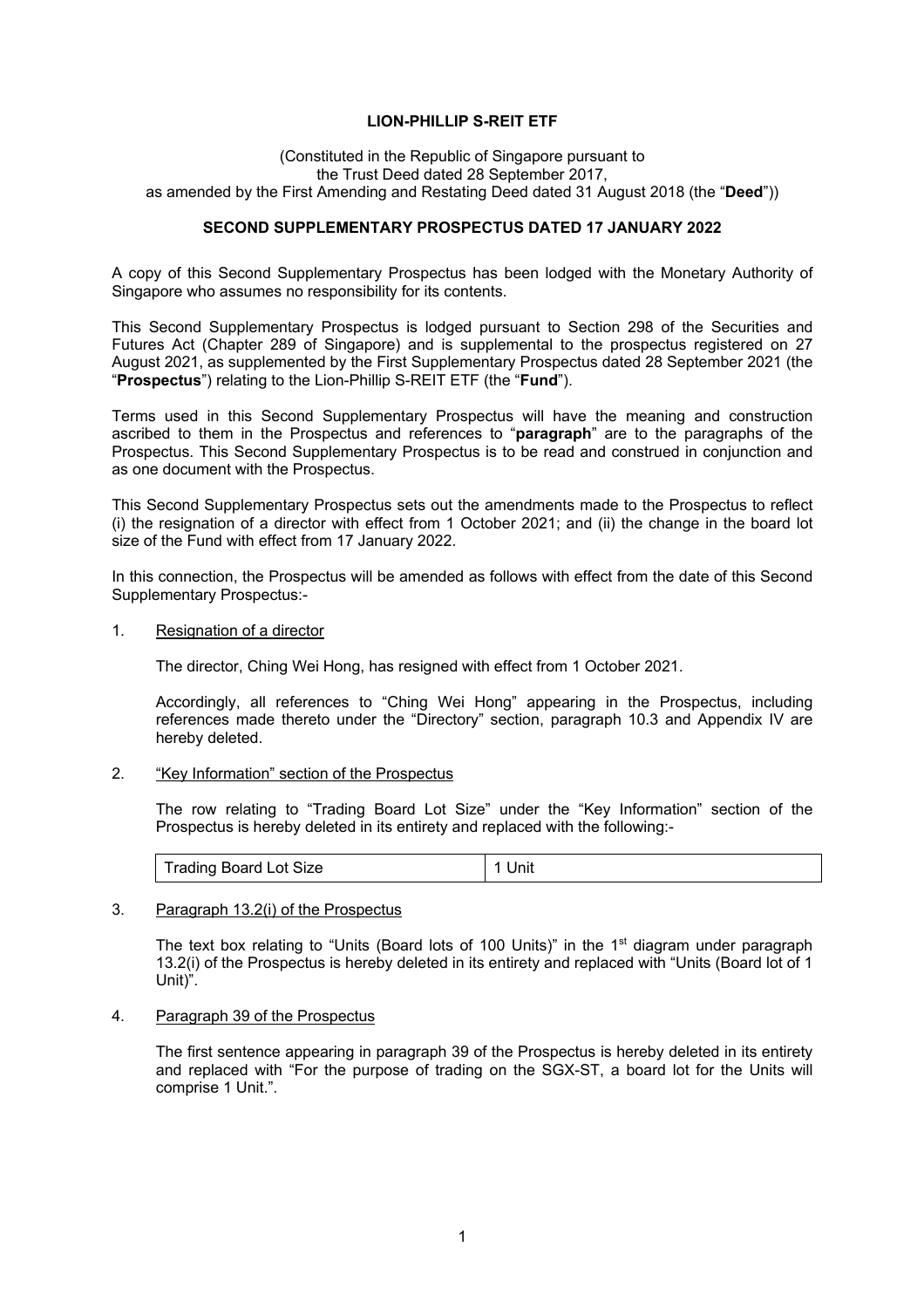# **BOARD OF DIRECTORS**

# **SECOND SUPPLEMENTARY PROSPECTUS OF LION-PHILLIP S-REIT ETF**

Signed:

www

\_\_\_\_\_\_\_\_\_\_\_\_\_\_\_\_\_\_\_\_\_\_\_\_\_\_\_\_ Khor Hock Seng Chairman (signed by Gerard Lee How Cheng for and on behalf of Khor Hock Seng)

Signed:

mun

\_\_\_\_\_\_\_\_\_\_\_\_\_\_\_\_\_\_\_\_\_\_\_\_\_\_\_\_\_ Gerard Lee How Cheng CEO

Signed:

madre \_\_\_\_\_\_\_\_\_\_\_\_\_\_\_\_\_\_\_\_\_\_\_\_\_\_\_\_\_

Tan Siew Peng Director (Signed by Gerard Lee How Cheng for and on behalf of Tan Siew Peng)

Signed:

martin

\_\_\_\_\_\_\_\_\_\_\_\_\_\_\_\_\_\_\_\_\_\_\_\_\_\_\_\_\_ Ronnie Tan Yew Chye **Director** (signed by Gerard Lee How Cheng for and on behalf of Ronnie Tan Yew Chye)